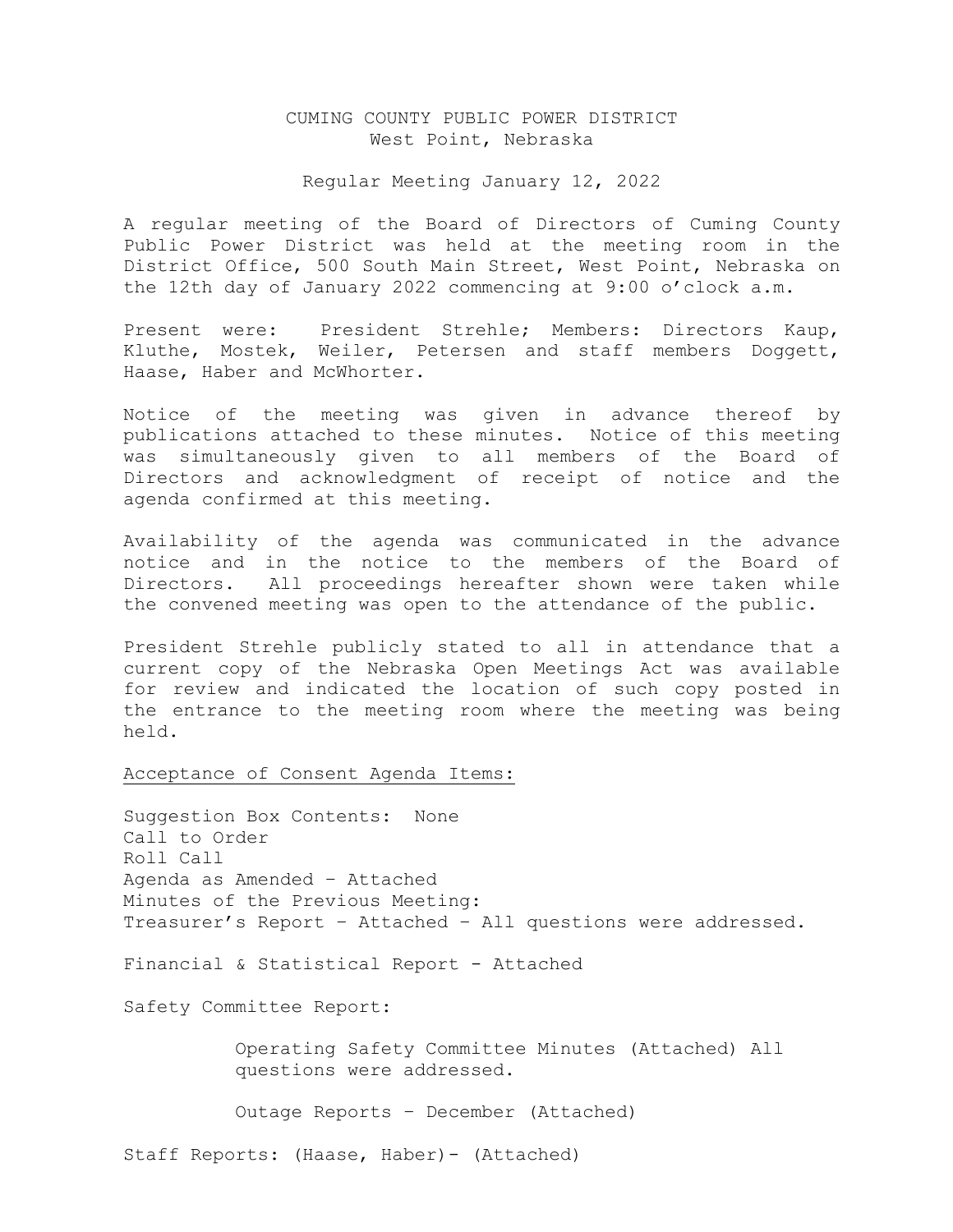(1) After discussion, a motion was made by Director Kluthe and seconded by Director Mostek **to accept the consent agenda items as presented.**

After discussion, a roll call vote was as follows:

| Petersen | Yes | Mostek  | Yes |
|----------|-----|---------|-----|
| Kaup     | Yes | Strehle | Yes |
| Kluthe   | Yes | Weiler  | Yes |

Motion carried (6-0).

(2) After discussion, a motion was made by Director Kaup and seconded by Director Mostek **to accept the 2021 Uncollectible Write-Off's in the amount not to exceed \$2,825.17.** 

After discussion, a roll call vote was as follows:

| Petersen | Yes | Mostek  | Yes |
|----------|-----|---------|-----|
| Kaup     | Yes | Strehle | Yes |
| Kluthe   | Yes | Weiler  | Yes |

Motion carried (6-0).

(3) After discussion, a motion was made by Director Petersen and seconded by Director Kluthe **to accept Policy 118- Driver Qualification as reviewed.**

After discussion, a roll call vote was as follows:

| Petersen | Yes | Mostek  | Yes |
|----------|-----|---------|-----|
| Kaup     | Yes | Strehle | Yes |
| Kluthe   | Yes | Weiler  | Yes |

Motion carried (6-0)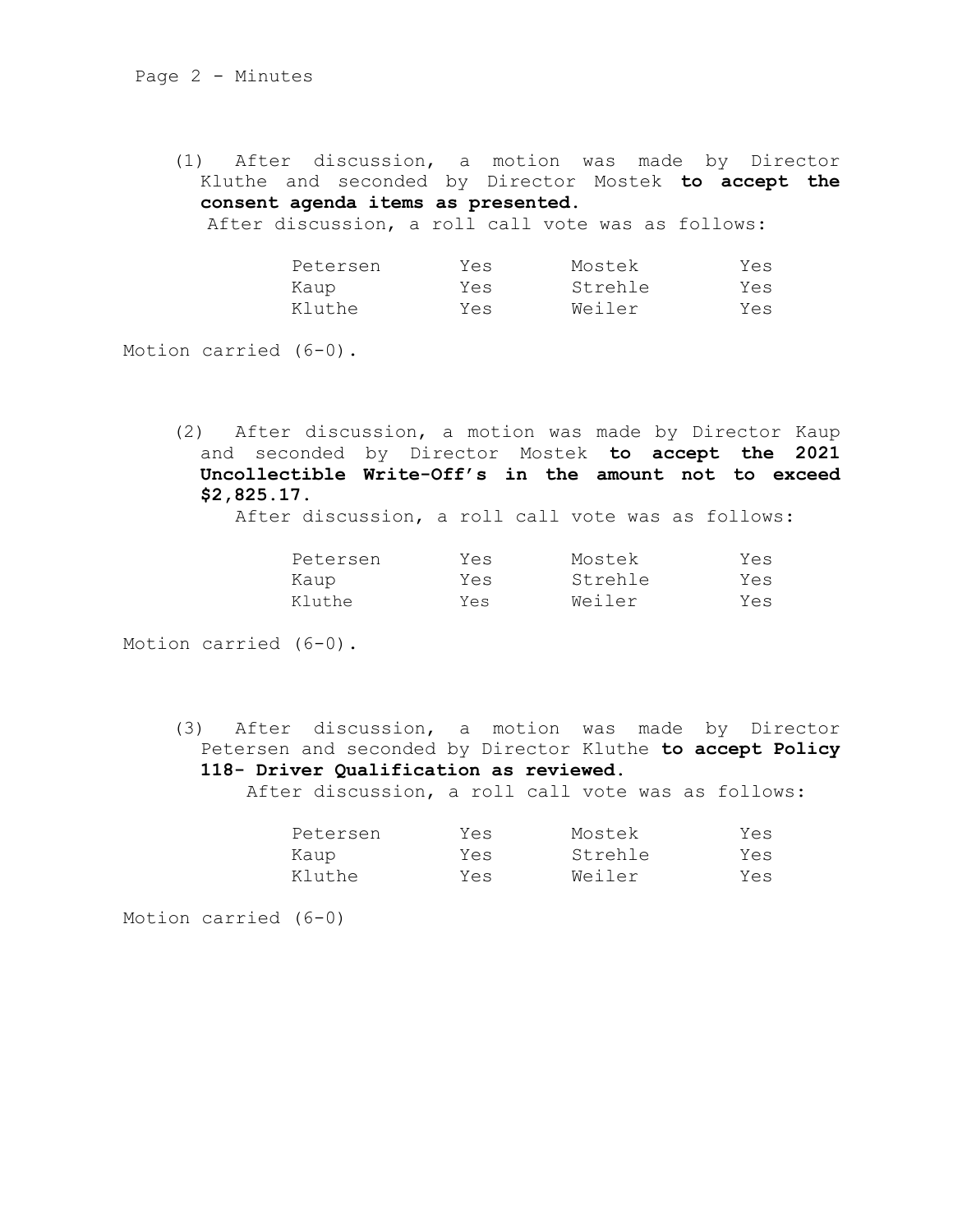### **Directors' Expense and Reports**

Director expenses were presented.

Director Kluthe inquired about the laminated poles on the treasurer's report. General Manager McWhorter stated that the laminated poles are for the Fairground project.

Director Kaup asked that McWhorter have a discussion with the General Manager at Burt County PPD about looking at CCPPD taking over part of south end of their county.

#### **Director Meeting Updates**

No meetings to update.

#### **Director Assignments**

Directors Mostek, Kluthe, Weiler and Kaup will be attending the NREA Legislative Banquet. Director Strehle and McWhorter will already be in attendance for the meetings.

Co Bank meeting will be February  $16<sup>th</sup>$  and  $17<sup>th</sup>$ . Directors will let Chet know what they can attend.

#### **Manager's Expense and Reports**

Chet McWhorter expenses were presented.

### **NRECA Close Up**

The meeting was held in Phoenix and was a great meeting. McWhorter opened the meeting giving a presentation on the Commitment to Zero as part of the role out of phase two.

### **Solar**

CCPPD has achieved the best annual output in 2021 and this is with two panels still not working. Credit the cleaning maintenance to the panels for working so well this year. There are a few solar projects in the que and several others have been in contact with CCPPD about installations.

### **December Storm**

CCPPD was hit will 6 tornado touch downs across our service territory on December 15th. Our crews with the help from Stanton, Northeast, Elkhorn and Burt were able to have everyone back on by Friday December 17<sup>th</sup>. Kari Haase and Scott Case are working on getting estimates and details for FEMA.